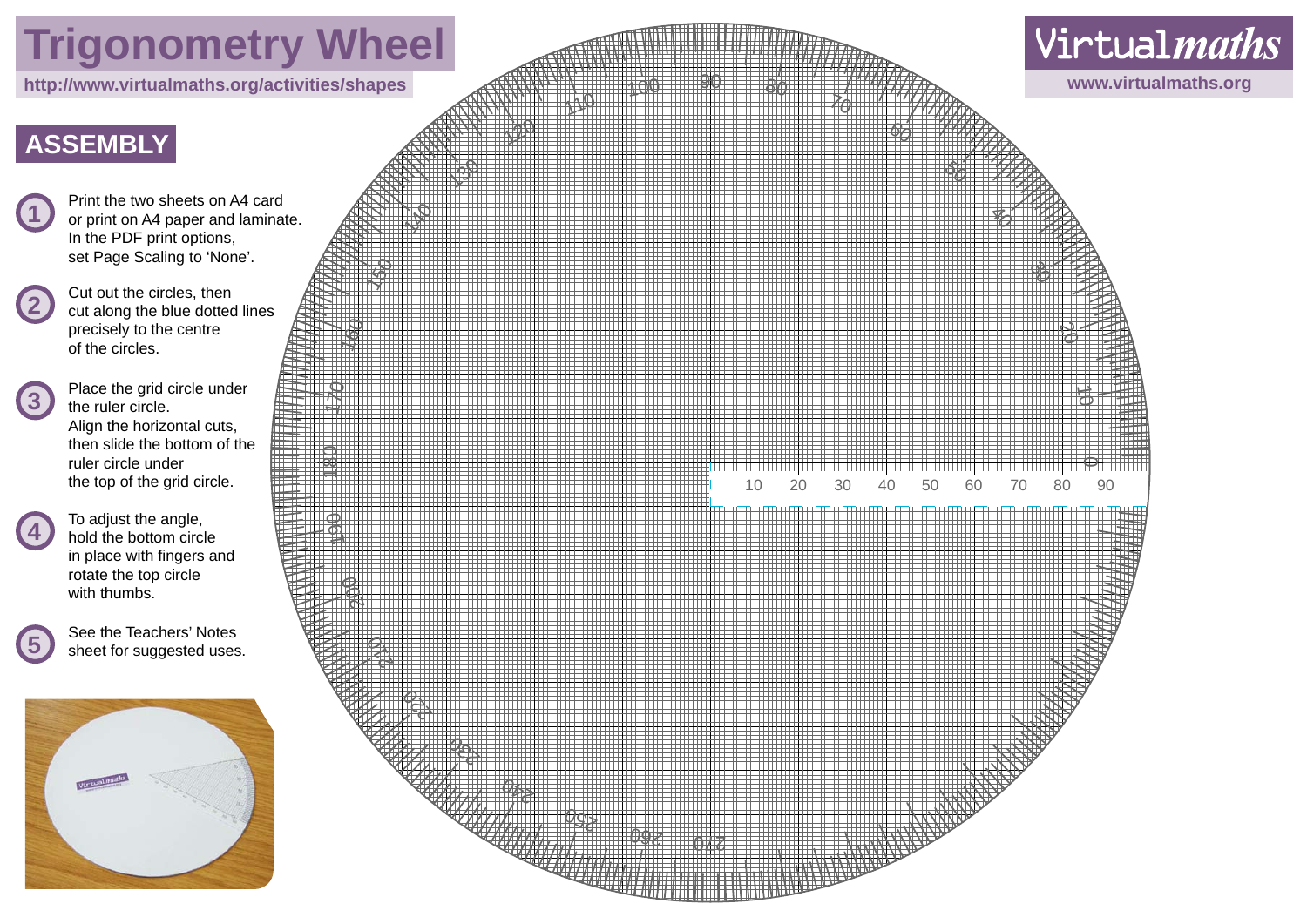## **Trigonometry Wheel**

**http://www.virtualmaths.org/activities/shapes www.virtualmaths.org**



### **Virtualmaths www.virtualmaths.org**

- Լաուանատանությունն դարձանատանությունների արևմտար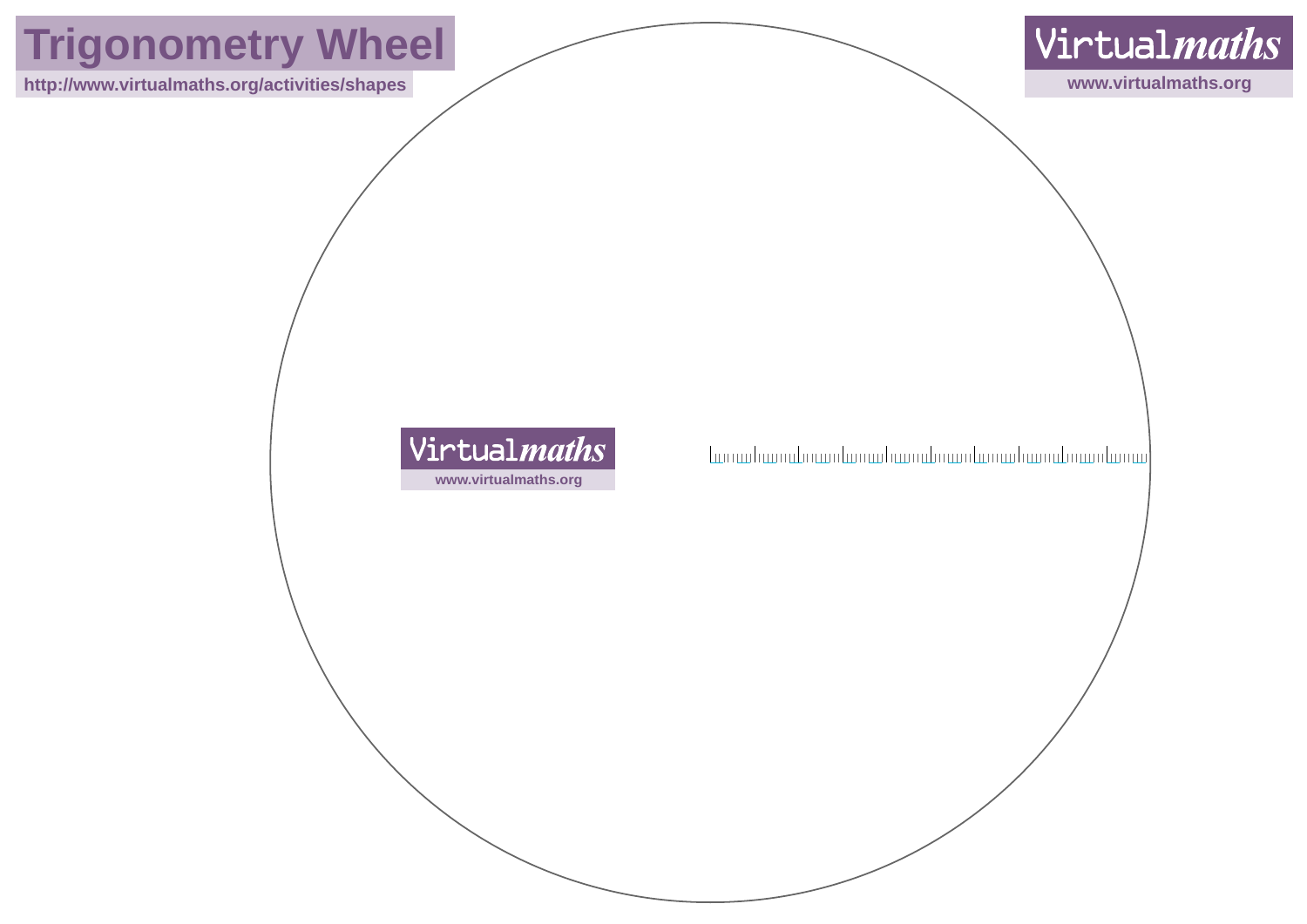### **Trigonometry Wheel**

**http://www.virtualmaths.org/activities/shapes www.virtualmaths.org**



#### ASSUMED KNOWLEDGE

- gradient of straight line is vertical change / horizontal change, i.e. tangent
- decimal place value
- converting between fractions, decimals and percentages
- familiarity with reading divisions on graph paper

#### AIM FOR LEARNERS

- to link angle sizes and lengths of sides of right angle triangles
- to realise its practical use in construction
- to link this to the trig functions
- to be able to relate a trig ratio to an angle size

#### RATIONALE

In maths and construction, gradient is measured by the increase in height relative to the horizontal length. This is the tan function:

As the sector size is increased the gradient of the sloping line, the hypotenuse, increases as does the angle at the centre. This allows the link to be made that a measure of the gradient is also a measure of the angle.

#### TASKS

By setting the angle in the sector to different values students can work out from the visible graph what the gradients are for different angles and so the tan ratios. e.g. find the tangent ratios for 30°, 45°, 60°

Roof pitches are given as vertical change per length of sloping roof, so would use vertical change / length of sloping line (hypotenuse). This is measured as an angle of pitch.Introduce the term 'sine' and 'sin' as a way of distinguishing these gradients (angle sizes) from tangents: opp

Students can work out from the visible graph what values the gradient are for the angles already used for the tan ratio and realise they are different. e.g. find the sine ratios for 30°, 45°, 60°

Horizontal length divided by sloping line length is also used to indicate size of angle. Introduce the term cosine & cos: adj hyn

Students can work out from the visible graph paper what the values are for different angles and so the cosine ratio. e.g. find the cosine ratios for 30°, 45°, 60°



opp adj